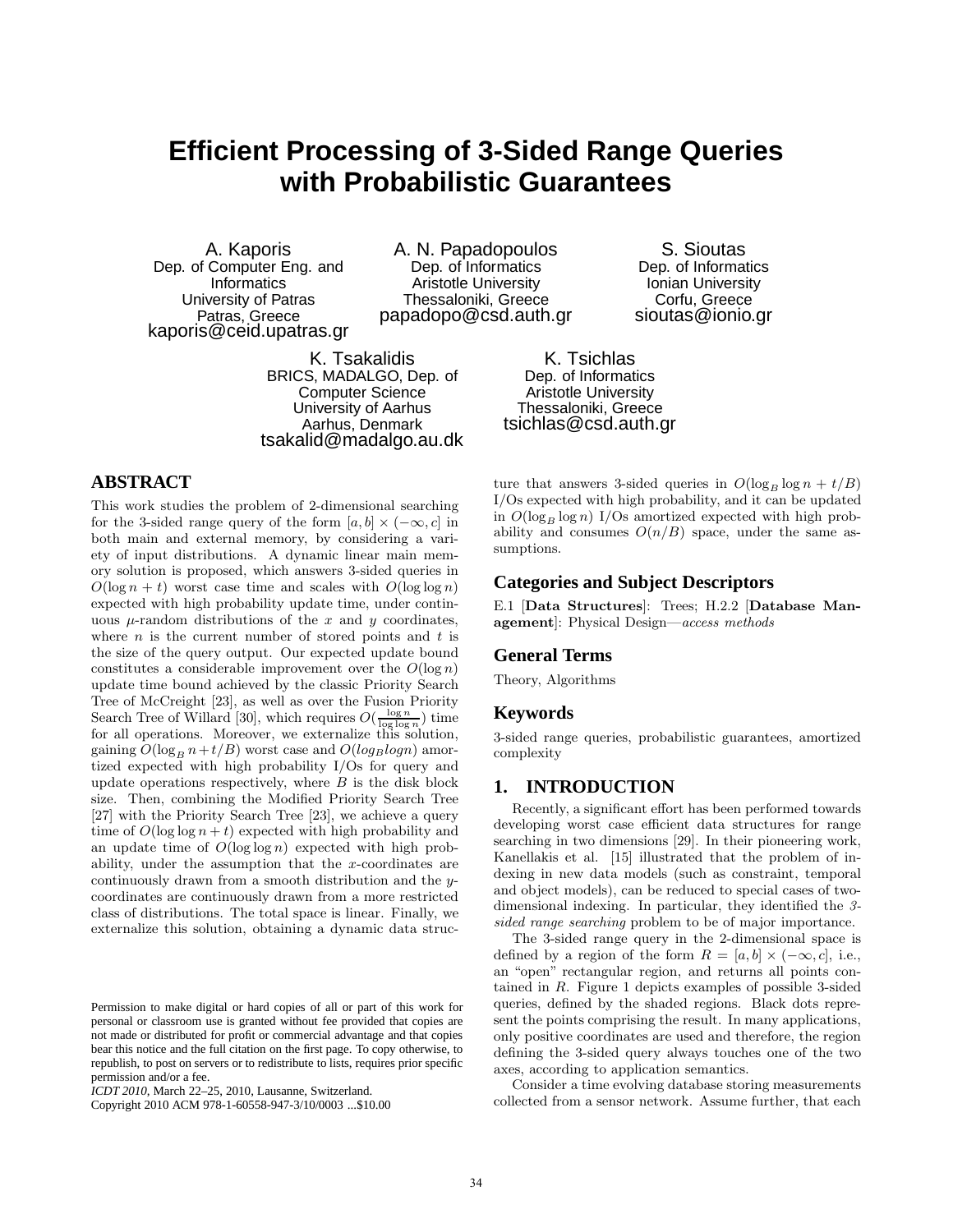

Figure 1: Examples of 3-sided queries.

measurement is modeled as a multi-attribute tuple of the form  $\langle id, a_1, a_2, ..., a_d, time \rangle$ , where id is the sensor identifier that produced the measurement,  $d$  is the total number of attributes, each  $a_i$ ,  $1 \leq i \leq d$ , denotes the value of the specific attribute and finally time records the time that this measurement was produced. These values may relate to measurements regarding temperature, pressure, humidity, and so on. Therefore, each tuple is considered as a point in  $\mathbb{R}^d$  space. Let  $F: \mathbb{R}^d \to \mathbb{R}$  be a real-valued ranking function that scores each point based on the values of the attributes. Usually, the scoring function  $F$  is monotone and without loss of generality we assume that the lower the score the "better" the measurement (the other case is symmetric). Popular scoring functions are the aggregates sum, min, avg or other more complex combinations of the attributes. Consider the query: "search for all measurements taken between the time instances  $t_1$  and  $t_2$  such that the score is below s". Notice that this is essentially a 2-dimensional 3-sided query with *time* as the x axis and *score* as the y axis. Such a transformation from a multi-dimensional space to the 2 dimensional space is common in applications that require a temporal dimension, where each tuple is marked with a timestamp storing the arrival time [24]. This query may be expressed in SQL as follows:

SELECT id, score, time FROM SENSOR\_DATA WHERE  $time>=t_1$  AND  $time<=t_2$  AND  $score<=s$ ;

It is evident, that in order to support such queries, both search and update operations (i.e., insertions/deletions) must be handled efficiently. Search efficiency directly impacts query response time as well as the general system performance, whereas update efficiency guarantees that incoming data are stored and organized quickly, thus, preventing delays due to excessive resource consumption. Notice that fast updates will enable the support of stream-based query processing [4] (e.g., continuous queries), where data may arrive at high rates and therefore the underlying data structures must be very efficient regarding insertions/deletions towards supporting arrivals/expirations of data. There is a plethora of other applications (e.g., multimedia databases, spatio-temporal) that fit to a scenario similar to the previous one and they can benefit by efficient indexing schemes for 3-sided queries.

Another important issue in such data intensive applica-

tions is memory consumption. Evidently, the best practice is to keep data in main memory if this is possible. However, secondary memory solutions must also be available to cope with large data volumes. For this reason, in this work we study both cases offering efficient solutions both in the RAM and I/O computation models. In particular, the rest of the paper is organized as follows. In Section 3, we discuss preliminary concepts, define formally the classes of used probability distributions and present the data structures that constitute the building blocks of our constructions. Among them, we introduce the External Modified Priority Search Tree. In Section 4 we present the two theorems that ensure the expected running times of our constructions. The first solution is presented in Section 5, whereas our second construction is discussed in Section 6. Finally, Section 7 concludes the work and briefly discusses future research in the area.

## **2. RELATED WORK AND CONTRIBUTION**

The usefulness of 3-sided queries has been underlined many times in the literature [7, 15]. Apart from the significance of this query in multi-dimensional data intensive applications [8, 15], 3-sided queries appear in probabilistic threshold queries in uncertain databases. Such queries are studied in a recent work of Cheng et. al. [7]. The problem has been studied both in main memory (RAM model) and secondary storage (I/O model). A basic solution for the main memory case is provided in [23] by using the Priority Search Tree. A more complicated, but more efficient solution is the Fusion Priority Search Tree of [30].

Many external data structures such as grid files, various quad-trees, z-orders and other space filling curves, k-d-Btrees, hB-trees and various R-trees have been proposed. A recent survey can be found in [12]. Often these data structures are used in applications, because they are relatively simple, require linear space and perform well in practice most of the time. However, they all have highly sub-optimal worst case (w.c.) performance, whereas their expected performance is usually not guaranteed by theoretical bounds, since they are based on heuristic rules for the construction and update operations.

Moreover, several attempts have been performed to externalize Priority Search Trees, including [5], [14], [15], [26] and [28], but all of them have not been optimal. The worst case optimal external memory solution (External Priority Search Tree) was presented in [2]. It consumes  $O(n/B)$  disk blocks, performs 3-sided range queries in  $O(\log_B n + t/B)$ I/Os w.c. and supports updates in  $O(\log_B n)$  I/Os amortized.

In this work, we present new data structures for the RAM and the I/O model that improve by a logarithmic factor the update time in an expected sense and attempt to improve the query complexity likewise. The bounds hold with high probability (w.h.p.) under assumptions on the distributions of the input coordinates. We propose two multi-level solutions, each with a main memory and an external memory variant.

For the first solution, we assume that the  $x$  and  $y$  coordinates are being continuously drawn from an unknown  $\mu$ -random distribution. It consists of two levels, for both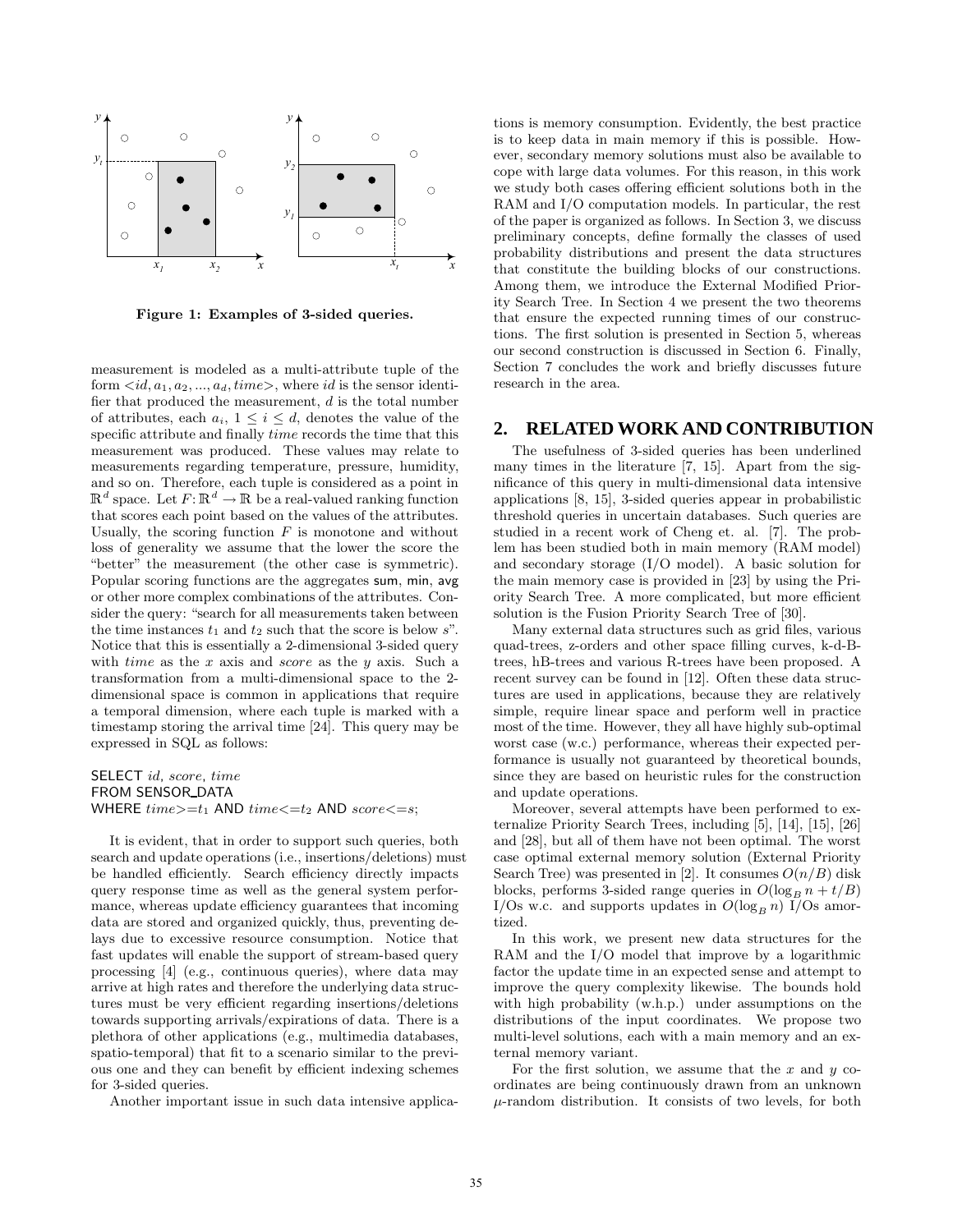internal and external variants. The upper level of the first solution consists of a single Priority Search Tree [23] that indexes the structures of the lower level. These structures are Priority Search Trees as well. For the external variant we substitute the structures with their corresponding optimal external memory solutions, the External Priority Search Trees [2]. The internal variant achieves  $O(\log n +$ t) w.c. query time and  $O(\log \log n)$  expected w.h.p. update time, using linear space. The external solution attains  $O(\log_B n + t/B)$  I/Os w.c. and  $O(\log_B \log n)$  I/Os amortized expected w.h.p. respectively, and uses linear space.

By the second solution, we attempt to improve the expected query complexity and simultaneously preserve the update and space complexity. In order to do that, we restrict the x-coordinate distribution to be  $(f(n), g(n))$ smooth, for appropriate functions  $f$  and  $g$  depending on the model, and the y-coordinate distribution to belong to a more restricted class of distributions. The smooth distribution is a superset of uniform and regular distributions. The restricted class contains distributions such as the Zipfian and the Power Law. The internal variant consists of two levels, of which the lower level is identical to that of the first solution. We implement the upper level with a static Modified Priority Search Tree [27]. For the external variant, in order to achieve the desired bounds, we introduce three levels. The lower level is again identical to that of the first solution, while the middle level consists of  $O(B)$  size buckets. For the upper level we use an External Modified Priority Search Tree, introduced here for the first time. The latter is a straight forward externalization of the Modified Priority Search Tree and is static as well. In order to make these trees dynamic we use the technique of global rebuilding [21]. The internal version reduces the query complexity to  $O(\log \log n + t)$  expected with high probability and the external to  $O(\log_B \log n + t/B)$  I/Os expected with high probability.

Another more general but less efficient I/O approach was proposed in [6]. In particular, that work studied a constructive and not a probabilistic approach that achieves expected doubly logarithmic complexities for the general case where the x-coordinates are drawn from a smooth distribution and the y-coordinates are arbitrarily distributed. Its main drawbacks appear in the I/O-approach, where the block-size factor B is presented in the second logarithm  $(O(\log \log_B n))$ .

# **3. DATA STRUCTURES AND PROBABIL-ITY DISTRIBUTIONS**

For the main memory solutions we consider the RAM model of computation. We denote by  $n$  the number of elements that reside in the data structures and by  $t$  the size of the query. The universe of elements is denoted by S. When we mention that a data structure performs an operation in an amortized expected with high probability complexity, we mean the bound is expected to be true with high probability, under a worst case sequence of insertions and deletions of points.

For the external memory solutions we consider the I/O model of computation [29]. That means that the input resides in the external memory in a blocked fashion. Whenever a computation needs to be performed to an element,

the block of size  $B$  that contains that element is transferred into main memory, which can hold at most  $M$  elements. Every computation that is performed in main memory is free, since the block transfer is orders of magnitude more time consuming. Unneeded blocks that reside in the main memory are evicted by a LRU replacement algorithm. Naturally, the number of block transfers  $(I/O\ operation)$  consists the metric of the I/O model.

Furthermore, we will consider that the points to be inserted are continuously drawn by specific distributions, presented in the sequel. The term continuously implies that the distribution from which we draw the points remains unchanged. Since the solutions are dynamic, the asymptotic bounds are given with respect to the current size of the data structure. Finally, deletions of the elements of the data structures are assumed to be uniformly random. That is, every element present in the data structure is equally likely to be deleted [20].

#### **3.1 Probability Distributions**

In this section, we overview the probabilistic distributions that will be used in the remainder of the paper. We will consider that the  $x$  and  $y$ -coordinates are distinct elements of these distributions and will choose the appropriate distribution according to the assumptions of our constructions.

A probability distribution is  $\mu$ -random if the elements are drawn randomly with respect to a density function denoted by  $\mu$ . For this paper, we assume that  $\mu$  is unknown.

Informally, a distribution defined over an interval  $I$  is smooth if the probability density over any subinterval of I does not exceed a specific bound, however small this subinterval is (i.e., the distribution does not contain sharp peaks). Given two functions  $f_1$  and  $f_2$ , a density function  $\mu = \mu[a, b](x)$  is  $(f_1, f_2)$ -smooth [22, 1] if there exists a constant  $\beta$ , such that for all  $c_1, c_2, c_3, a \leq c_1 < c_2 < c_3 \leq b$ , and all integers  $n$ , it holds that:

$$
\int_{c_2 - \frac{c_3 - c_1}{f_1(n)}}^{c_2} \mu[c_1, c_3](x) dx \le \frac{\beta \cdot f_2(n)}{n}
$$

where  $\mu[c_1, c_3](x) = 0$  for  $x < c_1$  or  $x > c_3$ , and  $\mu[c_1, c_3](x) =$  $\mu(x)/p$  for  $c_1 \leq x \leq c_3$  where  $p = \int_{c_1}^{c_3} \mu(x) dx$ . Intuitively, function  $f_1$  partitions an arbitrary subinterval  $[c_1, c_3] \subseteq$ [a, b] into  $f_1$  equal parts, each of length  $\frac{c_3-c_1}{f_1} = O(\frac{1}{f_1})$ ; that is,  $f_1$  measures how fine is the partitioning of an arbitrary subinterval. Function  $f_2$  guarantees that no part, of the  $f_1$ possible, gets more probability mass than  $\frac{\beta \cdot f_2}{n}$ ; that is,  $f_2$ measures the sparseness of any subinterval  $[c_2 - \frac{c_3 - c_1}{f_1}, c_2] \subseteq$  $[c_1, c_3]$ . The class of  $(f_1, f_2)$ -smooth distributions (for appropriate choices of  $f_1$  and  $f_2$ ) is a superset of both regular and uniform classes of distributions, as well as of several non-uniform classes [1, 17]. Actually, any probability distribution is  $(f_1, \Theta(n))$ -smooth, for a suitable choice of  $\beta$ .

The grid distribution assumes that the elements are integers that belong to a specific range  $[1, M]$ .

We define the restricted class of distributions as the class that contains distributions used in practice, such as the Zipfian, Power Law, e.t.c..

The Zipfian distribution is a distribution of probabilities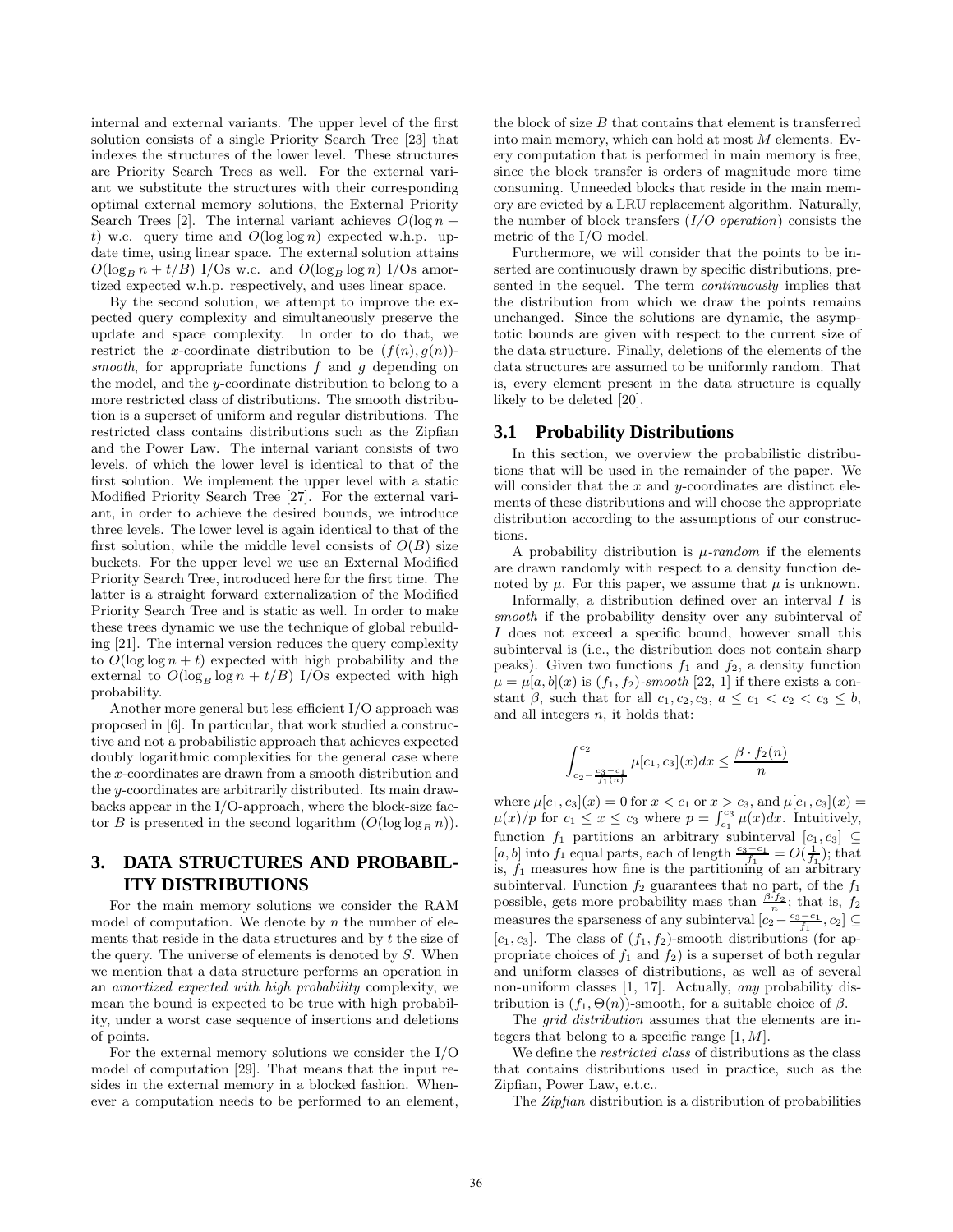of occurrence that follows Zipf's law. Let N be the number of elements, k be their rank and s be the value of the exponent characterizing the distribution. Then Zipf's law is defined as the function  $f(k; s, N) = \frac{1/k^s}{\sum_{k=1}^N 1/n^s}$ . Intuitively, few elements occur very often, while many elements occur rarely.

The *Power Law* distribution is a distribution over probabilities that satisfy  $Pr[X \ge x] = cx^{-b}$  for constants  $c, b > 0$ .

## **3.2 Data Structures**

In this section, we describe the data structures that we will combine in order to achieve the desired complexities.

#### *3.2.1 Priority Search Trees*

The classic Priority Search Tree (PST) [23] stores points in the 2-d space. One of the most important operations that the PST supports is the 3-sided query. The 3-sided query consists of a half bounded rectangle  $[a, b] \times (-\infty, c]$  and asks for all points that lie inside this area. Note that by rotation we can unbound any edge of the rectangle. The PST supports this operation in  $O(\log n + t)$  w.c., where n is the number of points and  $t$  is the number of the reported points.

The PST is a combination of a search tree and a priority queue. The search tree (an  $(a, b)$ -tree suffices) allows the efficient support of searches, insertions and deletions with respect to the  $x$ -coordinate, while the priority queue allows for easy traversal of points with respect to their ycoordinate. In particular, the leaves of the PST are the points sorted by x-coordinate. In the internal nodes of the tree there are artificial values which are used for the efficient searching of points with respect to their x-coordinate. In addition, each internal node stores a point that has the minimum y-coordinate among all points stored in its subtree. This corresponds to a tournament on the leaves of the PST. For example, the root of the PST contains a point which has minimum  $y$ -coordinate among all points in the plane, as well as a value which is in the interval defined between the x-coordinates of the points stored in the rightmost leaf of the left subtree and the leftmost leaf of the right subtree (this is true in the case of a binary tree). A PST implemented with an red-black tree supports the operations of insertion of a new point, deletion of an existing point and searching for the x-coordinate of a point in  $O(\log n)$  worst case time.

Regarding the I/O model, after several attempts, a worst case optimal solution was presented by Arge et al. in [2]. The proposed indexing scheme consumes  $O(n/B)$  space, supports updates in  $O(\log_B n)$  amortized I/Os and answers 3-sided range queries in  $O(\log_B n + t/B)$  I/Os. We will refer to this indexing scheme as the External Priority Search Tree (EPST).

#### *3.2.2 Interpolation Search Trees*

In [18], a dynamic data structure based on interpolation search (IS-Tree) was presented, which consumes linear space and can be updated in  $O(1)$  time w.c. Furthermore, the elements can be searched in  $O(\log \log n)$  time expected w.h.p., given that they are drawn from a  $(n^{\alpha}, n^{\beta})$ -smooth distribution, for any arbitrary constants  $0 < \alpha, \beta < 1$ .

The externalization of this data structure, called interpolation search B-tree (ISB-tree), was introduced in [16]. It supports update operations in  $O(1)$  worst-case I/Os provided that the update position is given and search operations in  $O(\log_B \log n)$  I/Os expected w.h.p. The expected search bound holds w.h.p. if the elements are drawn by a  $(n/(\log \log n)^{1+\epsilon}, n^{1-\delta})$ -smooth distribution, where  $\epsilon > 0$ and  $\delta = 1 - \frac{1}{B}$  are constants. The worst case search bound is  $O(\log_B n)$  block transfers.

## *3.2.3 Modified Priority Search Trees*

A Modified Priority Search Tree (MPST) is a static data structure that stores points on the plane and supports 3 sided queries. It is stored as an array  $(Arr)$  in memory, yet it can be visualized as a complete binary tree. Although it has been presented in [19], we sketch it here again, in order to introduce its external version.

Let  $T$  be a Modified Priority Search Tree (MPST) [27] which stores n points of S. We denote by  $T_v$  the subtree of T with root v. Let u be a leaf of the tree. Let  $P_u$  be the root-to-leaf path for  $u$ . For every  $u$ , we sort the points in  $P_u$  by their y-coordinate. We denote by  $P_u^j$  the subpath of  $P_u$  with nodes of depth bigger or equal to j (The depth of the root is 0). Similarly  $L^j_u$  (respectively  $R^j_u$ ) denotes the set of nodes that are left (resp. right) children of nodes of  $P_u^j$  and do not belong to  $P_u^j$ . The tree structure T has the following properties:

- Each point of  $S$  is stored in a leaf of  $T$  and the points are in sorted x-order from left to right.
- Each internal node  $v$  is equipped with a secondary list  $S(v)$ .  $S(v)$  contains in the points stored in the leaves of  $T_v$  in increasing y-coordinate.
- A leaf u also stores the following lists  $A(u)$ ,  $P<sup>j</sup>(u)$ ,  $L^j(u)$  and  $R^j(u)$ , for  $0 \leq j \leq \log n$ . The list  $P^j(u)$ ,  $L^j(u)$  and  $R^j(u)$  store, in increasing y-coordinate, pointers to the respective internal nodes.  $A(u)$  is an array that indexes j.

Note that the first element of the list  $S(v)$  is the point of the subtree  $T_v$  with minimum y-coordinate. Also note that  $0 \leq j \leq \log n$ , so there are  $\log n$  such sets  $P_u^j$ ,  $L_u^j$ ,  $R_u^j$  for each leaf u. Thus the size of A is  $\log n$  and for a given j, any list  $P^j(u)$ ,  $L^j(u)$  or  $R^j(u)$  can be accessed in constant time. By storing the nodes of the tree  $T$  according to their inorder traversal in an array  $Arr$  of size  $O(n)$ , we can imply the structure of tree  $T$ . Also each element of  $Arr$  contains a binary label that corresponds to the inorder position of the respective node of  $T$ , in order to facilitate constant time lowest common ancestor (LCA) queries.

To answer a query with the range  $[a, b] \times (-\infty, c]$  we find the two leaves  $u, w$  of  $Arr$  that contain  $a$  and  $b$  respectively. If we assume that the leaves that contain  $a, b$  are given, we can access them in constant time. Then, since Arr contains an appropriate binary label, we use a simple LCA (Lowest Common Ancestor) algorithm [11, 13] to compute the depth j of the nearest common ancestor of u, w in  $O(1)$  time. That is done by performing the XOR operation between the binary labels of the leaves  $u$  and  $w$  and finding the position of the first set bit provided that the left-most bit is placed in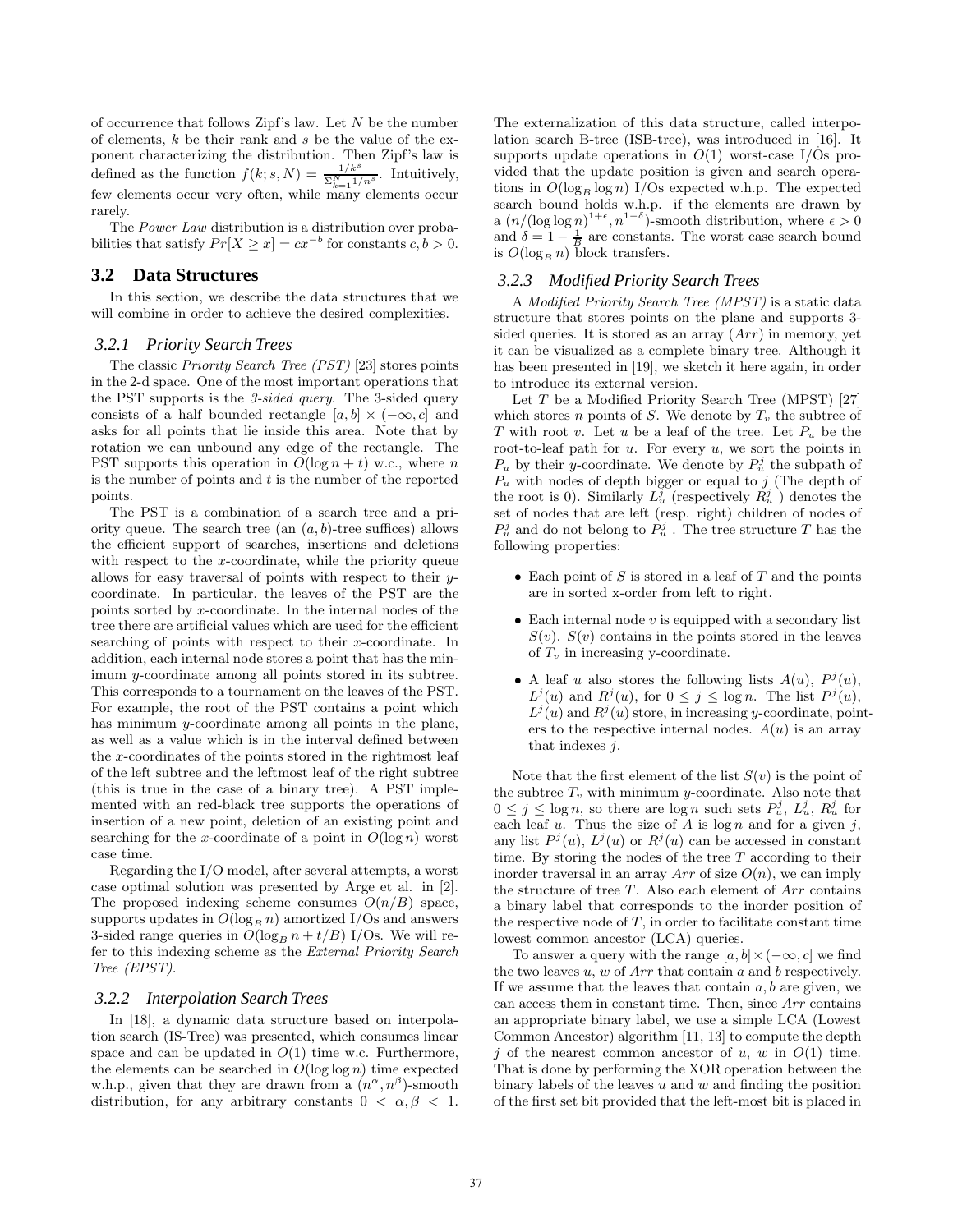

Figure 2: The linear space MPST.

position 0. Afterwards, we traverse  $P^{j}(u)$  until the scanned y-coordinate is not bigger than c. Next, we traverse  $R^j(u)$ ,  $L^j(w)$  in order to find the nodes whose stored points have  $y$ -coordinate not bigger than  $c$ . For each such node  $v$  we traverse the list  $S(v)$  in order to report the points of  $Arr$ that satisfy the query. Since we only access points that lie in the query, the total query time is  $O(t)$ , where t is the answer size.

The total size of the lists  $S(u)$  for each level of T is  $O(n)$ . Each of the  $O(n)$  leaves stores log n lists  $P_j$ ,  $L_j$  and  $R_j$ , each of which consumes  $O(\log n)$  space. Thus the space for these lists becomes  $O(n \log^2 n)$ . By implementing these lists as partially persistent sorted lists [3], their total space becomes  $O(n \log n)$ , resulting in a total space of  $O(n \log n)$  for these lists. Thus, the total space occupied by T is  $O(n \log n)$ .

We can reduce the space of the structure by pruning as in [9, 25]. However, pruning alone does not reduce the space to linear. We can get better but not optimal results by applying pruning recursively. To get an optimal space bound we will use a combination of pruning and table lookup. The pruning method is as follows: Consider the nodes of  $T$ , which have height  $\log \log n$ . These nodes are roots of subtrees of T of size  $O(\log n)$  and there are  $O(n/\log n)$  such nodes. Let  $T_1$  be the tree whose leaves are these nodes and let  $T_2^i$  be the subtrees of these nodes for  $1 \leq i \leq O(n/\log n)$ . We call  $T_1$  the first layer of the structure and the subtrees  $T_2^i$  the second layer.  $T_1$  and each subtree  $T_2^i$  is by itself a Modified Priority Search Tree. Note that  $T_1$  has size  $O(n/\log n) = O(n)$ . Each subtree  $T_2^i$ has  $O(\log n / \log \log n)$  leaves and depth  $O(\log \log n)$ . The space for the second layer is  $O(n \log n)$ . By applying the pruning method to all the trees of the second layer we get a third layer which consists of  $O(n/\log\log n)$  modified priority search trees each of size  $O(\log \log n)$ . Ignoring the third layer, the second layer needs now linear space, while the

 $O(n \log n)$  space bottleneck is charged on the third level. If we use table lookup [10] to implement the modified priority search trees of the third layer we can reduce its space to linear, thus consuming linear space in total.

In order to answer a query on the three layered structure we access the microtrees that contain  $a$  and  $b$  and extract in  $O(1)$  time the part of the answer that is contained in them. Then we locate the subtrees  $T_2^i$ ,  $T_2^j$  that contain the representative leaves of the accessed microtrees and extract the part of the answer that is contained in them by executing the query algorithm of the MPST. The roots of these subtrees are leaves of  $T_1$ . Thus we execute again the MPST query algorithm on  $T_1$  with these leaves as arguments. Once we reach the node with  $y$ -coordinate bigger than  $c$ , we continue in the same manner top down. This may lead us to subtrees of the second layer that contain part of the answer and have not been accessed yet. That means that for each accessed tree of the second layer, we execute the MPST query algorithm, where instead of  $a$  and  $b$ , we set as arguments the minimum and the maximum x-coordinates of all the points stored in the queried tree. The argument c remains, of course, unchanged. Correspondingly, in that way we access the microtrees of the third layer that contain part of the answer. We execute the top down part of the algorithm on them, in order to report the final part of the answer.

LEMMA 3.1. Given a set of  $n$  points on the plane we can store them in a static data structure with  $O(n)$  space that allows three-sided range queries to be answered in  $O(t)$  worst case, where t is the answer size.

## PROOF. See [27].  $\Box$

The External Modified Priority Search Tree (EMPST) is similar to the MPST, yet we store the lists in a blocked fashion. In order to attain linear space in external memory we prune the structure  $k$  times, instead of two times. The pruning terminates when  $\log^{(k)} n = O(B)$ . Since computation within a block is free, we do not need the additional layer of microtrees. By that way we achieve  $O(n/B)$  space.

Assume that the query algorithm accesses first the two leaves  $u$  and  $v$  of the  $k$ -th layer of the EMPST, which contain  $a$  and  $b$  respectively. If they belong to different EMP-STs of that layer, we recursively take the roots of these EMPSTs until the roots  $r_u$  and  $r_v$  belong to the same EMPST, w.l.o.g. the one on the upper layer. That is done in  $O(k) = O(1)$  I/Os. Then, in O(1) I/Os we access the j-th entry of  $A(r_u)$  and  $A(r_v)$ , where j is the depth of  $LCA(r_u, r_v)$ , thus also the corresponding sublists  $P^{j}(r_{u}), R^{j}(r_{u}), L^{j}(r_{u})$  and  $P^{j}(r_{v}), R^{j}(r_{v}), L^{j}(r_{v}).$  Since these sublists are y-ordered, by scanning them in  $t_1/B$  I/Os we get all the  $t_1$  pointers to the S-lists that contain part of the answer. We access the S-lists in  $t_1$  I/Os and scan them as well in order to extract the part of the answer (let's say  $t_2$ ) they contain. We then recursively access the  $t_2$  S-lists of the layer below and extract the part  $t_3$  that resides on them. In total, we consume  $t_1/B + t_1 \cdot t_2/B +$  $... + t_{i-1} \cdot t_i/B + ... + t_{k-1} \cdot t_k/B$  I/Os. Let  $p_i$  the probability that  $t_i = t^{p_i}$  where t is the total size of the answer and  $\sum_{i=1}^{k} p_i = 1$ . Thus, we need  $t^{p_1}/B + \sum_{i=1}^{k-1} \frac{t^{p_i}}{B}$  $\frac{p_i}{B} \cdot t^{p_{i+1}}$ I/Os or  $t^{p_1}/B + \sum_{i=1}^{k-1} \frac{t^{(p_i+p_{i+1})}}{B}$  $\frac{H^2L^2}{B}$  I/Os. Assuming w.h.p. an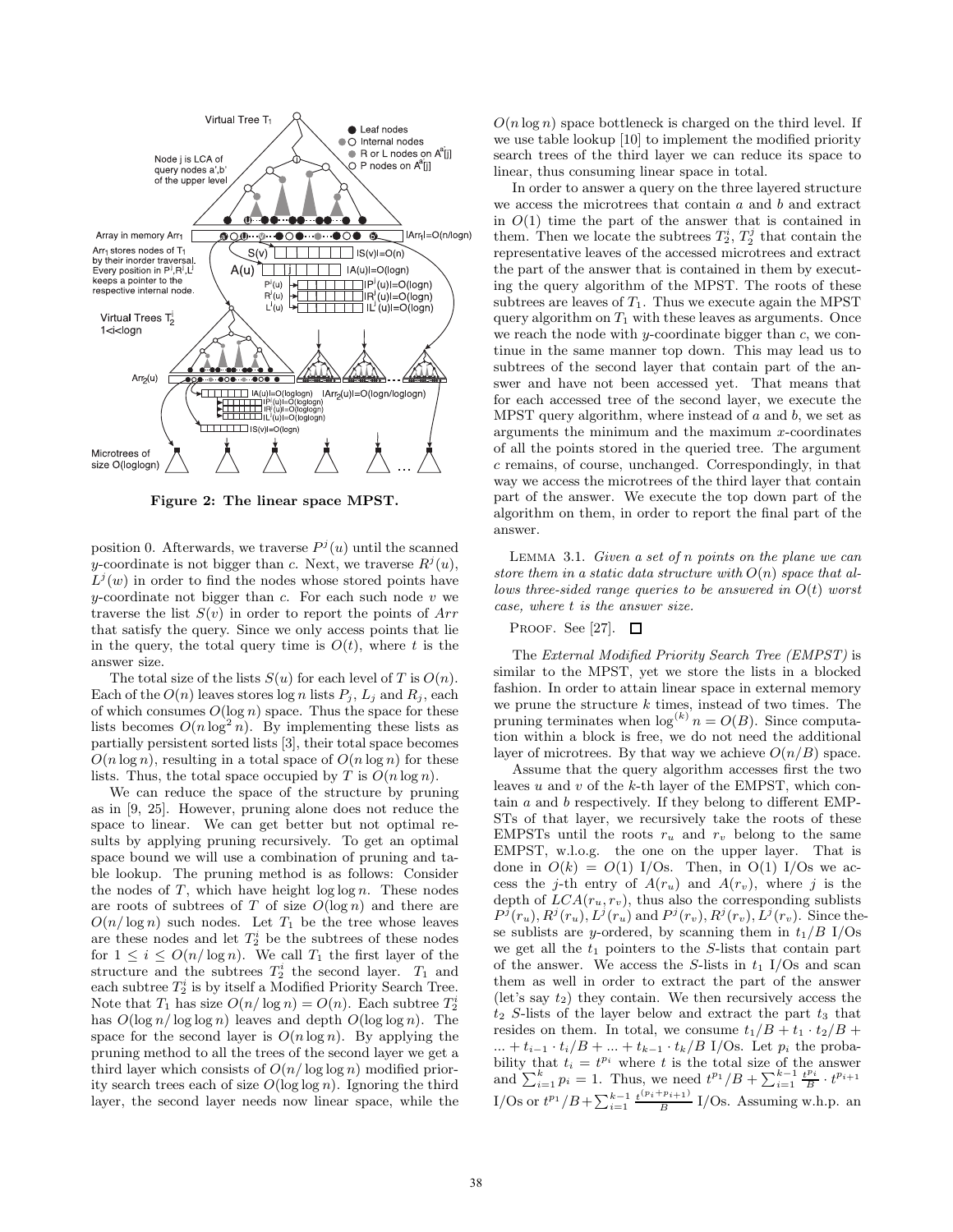equally likely distribution of answer amongst the  $k$  layers, we need  $t^{\frac{1}{k}}/B + \sum_{i=1}^{k-1} \frac{t^{\frac{1}{k} + \frac{1}{k}}}{B}$  expected number of I/Os or  $t^{\frac{1}{k}}/B + \sum_{i=1}^{k-1} \frac{t^{\frac{2}{k}}}{B}$ . Since  $k >> 2$ , we need totally  $O(t/B)$ expected w.h.p. number of I/Os.

Lemma 3.2. Given a set of n points on the plane we can store them in a static data structure with  $O(n/B)$  space that allows three-sided range queries to be answered in  $O(t/B)$ expected w.h.p. case, where t is the size of the answer.

# **4. EXPECTED FIRST ORDER STATISTIC OF UKNOWN DISTRIBUTIONS**

In this section, we prove two theorems that will ensure the expected running times of our constructions. They are multilevel data structures, where for each pair of levels, the upper level indexes representative elements (in our case, point on the plane) of the lower level buckets. We call an element violating when its insertion to or deletion from the lower level bucket causes the representative of that bucket to change, thus triggering an update on the upper level. We prove that for an epoch of  $O(\log n)$  updates, the number of violating elements is  $O(1)$  if they are continuously being drawn from a  $\mu$ -random distribution. Secondly, we prove that for a broader epoch of  $O(n)$  updates, the number of violating elements is  $O(\log n)$ , given that the elements are being continuously drawn from a distribution that belongs to the restricted class. Violations are with respect to the y-coordinates, while the distribution of elements in the buckets are with respect to x-coordinates.

But first, the proof of an auxiliary lemma is necessary. Assume a sequence  $\mathcal S$  of distinct numbers generated by a continuous distribution  $\mu = \mathcal{F}$  over a universe  $\mathcal{U}$ . Let  $|\mathcal{S}|$ denote the size of  $S$ . Then, the following holds:

LEMMA 4.1. The probability that the next element  $q$  drawn from  $\mathcal F$  is less than the minimum element s in  $\mathcal S$  is equal to  $\frac{1}{|\mathcal{S}|+1}$ .

PROOF. Suppose that we have  $n$  random observations  $X_1, \ldots, X_n$  from an unknown continuous probability density function  $f(X)$ , with cumulative distribution  $\mu = F(X)$ ,  $X \in [a, b]$ . We want to compute the probability that the  $(n+1)-th$  observation is less than  $min\{X_1,\ldots,X_n\}$ . Let  $X_{(1)} = min\{X_1, \ldots, X_n\}$ . Therefore,  $P\{X_{n+1} < X_{(1)}\} =$  $\sum_{x} P\left\{X_{n+1} < X_{(1)}/X_{(1)} = x\right\} \cdot P\left\{X_{(1)} = x\right\}$  ( $\alpha$ ).

It is easy to see that  $P\{X_{n+1} < X_{(1)}/X_{(1)} = x\} = F(X)$  $= P\{X_{n+1} < x\} \cdot (\beta)$ . Also  $P\{X_{(k)} = x\} = n \cdot f(x) \cdot \binom{n-1}{k-1}$ .  $F(X)^{k-1} \cdot (1 - F(X))^{n-k}$  ( $\gamma$ ), where  $X_{(k)}$  is the  $k-th$ smallest value in  $\{X_1, \ldots, X_n\}.$ 

In our case  $k = 1$ , which intuitively means that we have *n* choices for one in  $\{X_1, \ldots, X_n\}$  being the smallest value. This is true if all the rest  $n-1$  are more than x, which occurs with probability:  $(1 - F(X))^{n-1} = (1 - P(X \lt x))^{n-1}$ . By  $(\beta)$  and  $(\gamma)$ , expression  $(\alpha)$  becomes:  $P\left\{X_{n+1} < X_{(1)}\right\} = \int_b^a n \cdot f(X) \left(\binom{n-1}{k-1} \cdot F(X) \cdot (1 - F(X))\right)^{n-1}$ 

 $dX$ . After some mathematical manipulations, we have that:  $P\left\{X_{n+1} < X_{(1)}\right\} = \int_b^a n \cdot f(X) \cdot (1 - F(X))^{n-1} \cdot F(X) dX =$  $\int_b^a [-(1-F(X))^n]' F(X) dX = \int_b^a [-(1-F(X))^n \cdot F(X)]$  $dX + \int_b^a (1 - F(X))^n \cdot F'(X) dX = \{- (1 - F(X))^n \cdot F(x)|_a^b\}$ 

$$
+ \int_b^a - \left[ \frac{(1 - F(X))^{n+1}}{n+1} \right]' dX = -(1 - F(b))^n \cdot F(b) + (1 - F(a))^n
$$
  

$$
F(a) - \left\{ \frac{(1 - F(X))^{n+1}}{n+1} \Big|_a^b \right\} = - \left\{ \frac{(1 - F(b))^{n+1}}{n+1} - \frac{(1 - F(a))^{n+1}}{n+1} \right\} =
$$

Apparently, the same holds if we want to maintain the maximum element of the set  $S$ .

PROPOSITION 4.2. Suppose that the input elements have their x-coordinate generated by an arbitrary continuous distribution  $\mu$  on  $[a, b] \subseteq \Re$ . Let n be the elements stored in the data structure at the latest reconstruction. An epoch starts with log n updates. During the i-th update let  $N(i) \in$  $[n, r \cdot n]$ , with constant  $r > 1$ , denote the number of elements currently stored into the  $\frac{n}{\log n}$  buckets that partition  $[a, b] \subseteq \Re$ . Then the  $N(i)$  elements remain  $\mu$  randomly distributed in the buckets per i-th update.

PROOF. The proof is analogous to [17, Lem. 2] and is omitted.  $\square$ 

THEOREM 4.3. For a sequence of  $O(\log n)$  updates, the expected number of violating elements is  $O(1)$ , assuming that the elements are being continuously drawn from a  $\mu$ random distribution.

PROOF. According to Prop. 4.2, there are  $N(i) \in [n, r \cdot n]$ (with constant  $r > 1$ ) elements with their x-coordinates  $\mu$ randomly distributed in the buckets  $j = 1, \ldots, \frac{n}{\log n}$ , that partition [a, b]  $\subseteq$   $\Re$ . By [17, Th. 4], with high probability, each bucket j receives an x-coordinate with probability  $p_i =$  $\Theta(\frac{\log n}{n})$ . It follows that during the *i*-th update operation, the elements in bucket  $j$  is a Binomial random variable with mean  $p_j \cdot N(i) = \Theta(\log n)$ .

The elements with  $x$ -coordinates in an arbitrary bucket  $j$ are  $\alpha N(i)$  with probability  $\binom{N(i)}{\alpha N(i)} p_j^{\alpha N(i)} (1-p_j)^{(1-\alpha)N(i)} \sim$  $\left[\left(\frac{p_j}{\alpha}\right)^{\alpha}\left(\frac{1-p_j}{1-\alpha}\right)^{1-\alpha}\right]^{N(i)}$ . In turn, these are  $\leq \alpha N(i)$  =  $\frac{\bar{p}_j}{2}N(i)$  (less than half of the bucket's mean) with probability

$$
\leq \frac{p_j N(i)}{2} \cdot \left[ \left( \frac{p_j}{\alpha} \right)^{\alpha} \left( \frac{1 - p_j}{1 - \alpha} \right)^{1 - \alpha} \right]^{N(i)} \to 0 \tag{1}
$$

as  $n \to \infty$  and  $\alpha = \frac{p_j}{2}$ .

Suppose that an element is inserted in the i-th update. It induces a violation if its  $y$ -coordinate is strictly the minimum element of the bucket  $j$  it falls into.

- If the bucket contains  $\geq \frac{p_j}{2} \log N(i) \geq \frac{p_j}{2} \log n$  coordinates then by Lemma 4.1 element y incurs a violation with probability  $O(\frac{1}{\log n})$ .
- If the bucket contains  $\langle \frac{p_j}{2} \log N(i) \text{ coordinates, which} \rangle$ is as likely as in Eq.  $(1)$ , then element y may induce  $\leq 1$  violation.

Putting these cases together, element  $y$  expectedly induces at most  $O(\frac{1}{\log n}) + \text{Eq.}$  (1)=  $O(\frac{1}{\log n})$  violations. We conclude that during the whole epoch of  $\log n$  insertions the expected number of violations are at most  $\log n \cdot O(\frac{1}{\log n})$ plus  $\log n \cdot$  Eq. (1) which is  $O(1)$ .  $\Box$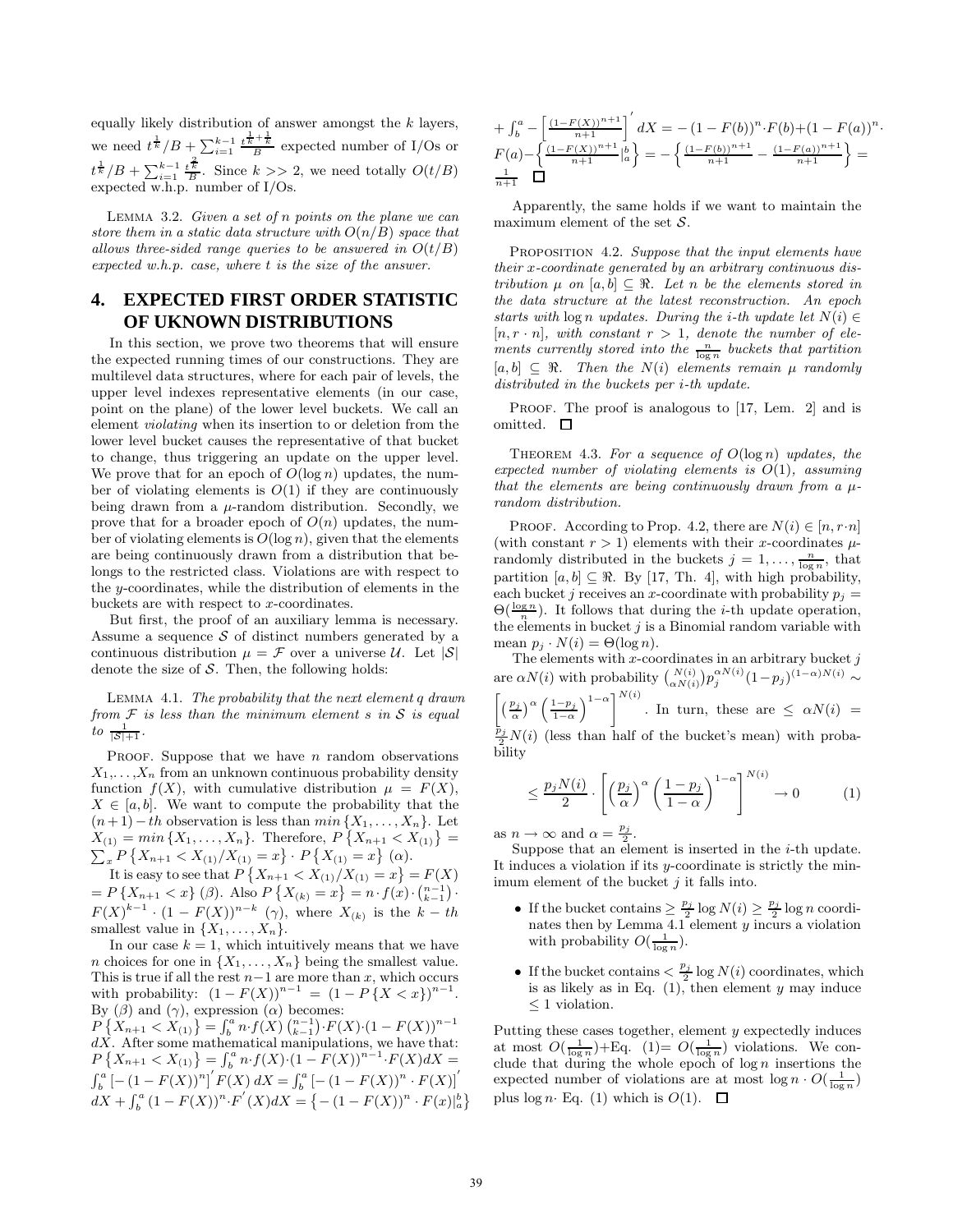THEOREM 4.4. For a sequence of  $O(n)$  updates, the expected number of violating elements is  $O(\log n)$ , assuming that x− coordinates are drawn from a continuous smooth distribution and the y− coordinates are drawn from the restricted class of distributions ( power-law or zipfian).

PROOF. Suppose an element is inserted, with its  $y$ -coordinate following a discrete distribution (while its  $x$ -coordinate is arbitrarily distributed) in the universe  $\{y_1, y_2, \ldots\}$  with  $y_i$  $y_{i+1}, \forall i \geq 1$ . Also, let  $q = \Pr[y > y_1]$  and  $y_j^*$  the min y-coordinate of the elements in bucket  $j$  as soon as the current epoch starts. Clearly, the element just inserted incurs a violation when landing into bucket  $j$  with probability  $Pr[y < y_j^*].$ 

- If the bucket contains  $\geq \frac{p_j}{2} \log N(i) \geq \frac{p_j}{2} \log n$  coordinates, then coordinate y incurs a violation with probability  $\leq q^{\frac{p_j}{2} \log n}$ . (In other words, a violation may happens when at most all the  $\Omega(\log n)$  coordinates of the elements in bucket j are  $>y_1$ , that is, when  $y_j^* > y_1$ .)
- If the bucket contains  $\frac{p_j}{2} \log N(i)$  coordinates, which is as likely as in Eq.  $(1)$  then coordinate y may induces ≤ 1 violation.

All in all, y coordinate expectedly induces  $\leq q^{\Omega(\log n)}$ + Eq.  $(1)$  violations. Thus, during the whole epoch of  $n$ insertions the expected number of violations are at most  $n \cdot (q^{\Omega(\log n)}) + n \cdot \text{Eq. (1)} = nq^{\Omega(\log n)} + o(1)$  violations. This is at most  $c \cdot \log n = O(\log n)$  if  $q \leq \left(\frac{c \log n}{n}\right)^{(\log n)^{-1}} \to e^{-1}$ as  $n \to \infty$ .  $\Box$ 

REMARK 4.5. Note that Power Law and Zipfian distributions have the aforementioned property that  $q \leq (\frac{c \log n}{n})^{(\log n)^{-1}}$  $\rightarrow e^{-1}$  as  $n \rightarrow \infty$ .

# **5. THE SOLUTION FOR RANDOM DISTRI-BUTIONS**

In this section, we present the construction that works under the assumptions that the  $x$  and  $y$ -coordinates are continuously drawn by an unknown  $\mu$ -random distribution.

The structure we propose consists of two levels, as well as an auxiliary data structure. All of them are implemented as PSTs. The lower level partitions the points into buckets of almost equal logarithmic size according to the x-coordinate of the points. That is, the points are sorted in increasing order according to x-coordinate and then divided into sets of  $O(\log n)$  elements each of which constitutes a bucket. A bucket  $C$  is implemented as a PST and is represented by a point  $C^{min}$  which has the smallest y-coordinate among all points in it. This means that for each bucket the cost for insertion, deletion and search is equal to  $O(\log \log n)$ , since this is the height of the PST representing C.

The upper level is a PST on the representatives of the lower level. Thus, the number of leaves in the upper level is  $O\left(\frac{n}{\log n}\right)$ . As a result, the upper level supports the operations of insert, delete and search in  $O(\log n)$  time. In addition, we keep an extra PST for insertions of violating points. Under this context, we call a point  $p$  *violating*, when

its y-coordinate is less than  $C^{min}$  of the bucket C in which it should be inserted. In the case of a violating point we must change the representative of  $C$  and as a result we should make an update operation on the PST of the upper level, which costs too much, namely  $O(\log n)$ .

We assume that the  $x$  and  $y$ -coordinates are drawn from an unknown  $\mu$ -random distribution and that the  $\mu$  function never changes. Under this assumption, according to the combinatorial game of bins and balls, presented in Section 5 of [17], the size of every bucket is  $O(\log^c n)$ , where  $c > 0$  is a constant, and no bucket becomes empty w.h.p. We consider epochs of size  $O(\log n)$ , with respect to update operations. During an epoch, according to Theorem 4.3, the number of violating points is expected to be  $O(1)$  w.h.p. The extra PST stores exactly those  $O(1)$  violating points. When a new epoch starts, we take all points from the extra PST and insert them in the respective buckets in time  $O(\log \log n)$ expected w.h.p. Then we need to incrementally update the PST of the upper level. This is done during the new epoch that just started. In this way, we keep the PST of the upper level updated and the size of the extra PST constant. As a result, the update operations are carried out in  $O(\log \log n)$ time expected w.h.p., since the update of the upper level costs  $O(1)$  time w.c.

The 3-sided query can be carried out in the standard way. Assume the query  $[a, b] \times (-\infty, c]$ . First we search down the PST of the upper level for a and b. Let  $P_a$  be the search path for a and  $P_b$  for b respectively. Let  $P_m = P_a \cap$  $P<sub>b</sub>$ . Then, we check whether the points in the nodes on  $P<sub>a</sub>$ ∪  $P<sub>b</sub>$  belong to the answer by checking their x-coordinate as well as their y-coordinate. Then, we check all right children of  $P_a - P_m$  as well as all left children of  $P_b - P_m$ . In this case we just check their y-coordinate since we know that their x-coordinate belongs in  $[a, b]$ . When a point belongs in the query, we also check its two children and we do this recursively. After finishing with the upper level we go to the respective buckets by following a single pointer from the nodes of the upper level PST of which the points belong in the answer. Then we traverse in the same way the buckets and find the set of points to report. Finally, we check the extra PST for reported points. In total the query time is  $O(\log n + t)$  w.c.

Note that deletions of points do not affect the correctness of the query algorithm. If a non violating point is deleted, it should reside on the lower level and thus it would be deleted online. Otherwise, the auxiliary PST contains it and thus the deletion is online again. No deleted violating point is incorporated into the upper level, since by the end of the epoch the PST contains only inserted violating points.

THEOREM 5.1. There exists a dynamic main memory data structure that supports 3-sided queries in  $O(\log n + t)$  w.c. time, can be updated in  $O(\log \log n)$  expected w.h.p. and consumes linear space, under the assumption that the x and y-coordinates are continuously drawn from a µ-random distribution.

If we implement the above solution by using EPSTs [2], instead of PSTs, then the solution becomes I/O-efficient, however the update cost is amortized instead of worst case. Thus we get that: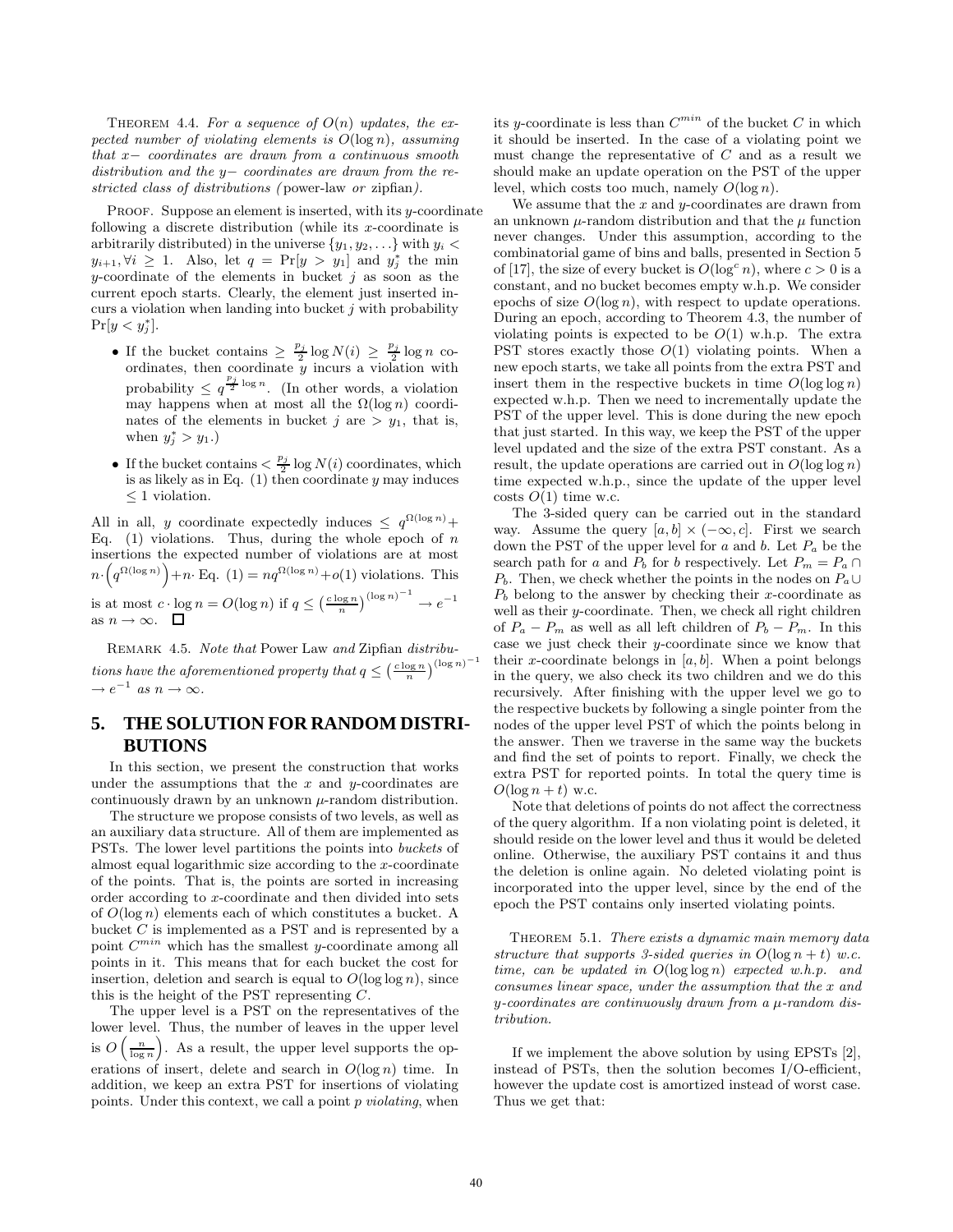

Figure 3: The internal memory construction for the restricted distributions

THEOREM 5.2. There exists a dynamic external memory data structure that supports 3-sided queries in  $O(\log_B n +$  $t/B$ ) w.c. time, can be updated in  $O(\log_B \log n)$  amortized expected w.h.p. and consumes linear space, under the assumption that the x and y-coordinates are continuously drawn from a µ-random distribution.

# **6. THE SOLUTION FOR THE SMOOTH AND THE RESTRICTED DISTRIBUTIONS**

We would like to improve the query time and simultaneously preserve the update time. For this purpose we will incorporate to the structure the MPST, which is a static data structure. We will dynamize it by using the technique of global rebuilding [21], which unfortunately costs  $O(n)$ time.

In order to retain the update time in the same sublogarithmic levels, we must ensure that at most a logarithmic number of lower level structures will be violated in a broader epoch of  $O(n)$  updates. Since the violations concern the y-coordinate we will restrict their distribution to the more restricted class, since Theorem 4.4 ensures exactly this property. Thus, the auxiliary PST consumes at most  $O(\log n)$  space during an epoch.

Moreover, we must waive the previous assumption on the x-coordinate distribution, as well. Since the query time of the previous solution was  $O(\log n)$  we could afford to pay as much time in order to locate the leaves containing a and b. In this case, though, this blows up our complexity. If, however, we assume that the x-coordinates are drawn from a  $(n^{\alpha}, n^{\beta})$ -smooth distribution, we can use an IS-tree to index them, given that  $0 < \alpha, \beta < 1$ . By doing that, we pay w.h.p.  $O(\log \log n)$  time to locate a and b.

When a new epoch starts we take all points from the extra PST and insert them in the respective buckets in time  $O(\log \log n)$  w.h.p. During the epoch we gather all the violating points that should access the MPST and the points that belong to it and build in parallel a new MPST on them. At the end of the  $O(n)$  epoch, we have built the updated version of the MPST, which we use for the next epoch that

just started. By this way, we keep the MPST of the upper level updated and the size of the extra PST logarithmic. By incrementally constructing the new MPST we spend  $O(1)$ time worst case for each update of the epoch. As a result, the update operation is carried out in  $O(\log \log n)$  time expected with high probability.

For the 3-sided query  $[a, b] \times (-\infty, c]$ , we first access the leaves of the lower level that contain  $a$  and  $b$ , through the IS-tree. This costs  $O(\log \log n)$  time w.h.p. Then the query proceeds bottom up in the standard way. First it traverses the buckets that contain  $a$  and  $b$  and then it accesses the MPST from the leaves of the buckets' representatives. Once the query reaches the node of the MPST with  $y$ -coordinate bigger than c, it continues top down to the respective buckets, which contain part of the answer, by following a single pointer from the nodes of the upper level MPST. Then we traverse top down these buckets and complete the set of points to report. Finally, we check the auxiliary PST for reported points. The traversal of the MPST is charged on the size of the answer  $O(t)$  and the traversal of the lower level costs  $O(\log \log n)$  expected with high probability. Due to Theorem 4.4, the size of the auxiliary PST is with high probability  $O(\log n)$ , thus the query spends  $O(\log \log n)$  expected with high probability for it. Hence, in total the query time is  $O(\log \log n + t)$ .

THEOREM 6.1. There exists a dynamic main memory data structure that supports 3-sided queries in  $O(\log \log n + t)$ time expected w.h.p., can be updated in  $O(\log \log n)$  expected w.h.p. and consumes linear space, under the assumption that the x-coordinates are continuously drawn from a  $\mu$ random distribution and the y-coordinates are drawn from the restricted class of distributions.

In order to extend the above structure to work in external memory we will follow a similar scheme with the above structure. We use an auxiliary EPST and index the leaves of the main structure with and ISB-tree. This imposes that the x-coordinates are drawn from a  $(n/(\log \log n)^{1+\epsilon}, n^{1-\delta})$ smooth distribution, where  $\epsilon > 0$  and  $\delta = 1 - \frac{1}{B}$ , otherwise the search bound would not be expected to be doubly logarithmic. Moreover, the main structure consists of three levels, instead of two. That is, we divide the  $n$  elements into  $n' = \frac{n}{\log n}$  buckets of size  $\log n$ , which we implement as EP-STs (instead of PSTs). This will constitute the lower level of the whole structure. The n' representatives of the EPSTs are again divided into buckets of size  $O(B)$ , which constitute the middle level. The  $n'' = \frac{n'}{B}$  $rac{n}{B}$  representatives are stored in the leaves of an external MPST (EMPST), which constitutes the upper level of the whole structure. In total, the space of the aforementioned structures is  $O(n' + n'' +$  $n'' \log^{(k)} n'') = O(\frac{n}{\log n} + \frac{n}{B \log n} + \frac{n}{B \log B}) = O(\frac{n}{\log n}) =$  $O(\frac{n}{B})$ , where k is such that  $\log^{(k)} n'' = O(B)$  holds.

The update algorithm is similar to the variant of internal memory. The query algorithm first proceeds bottom up. We locate the appropriate structures of the lower level in  $O(\log_B \log n)$  I/Os w.h.p., due to the assumption on the x-coordinates. The details for this procedure in the I/O model can be found in [16]. Note that if we assume that the x-coordinates are drawn from the grid distribution with parameters  $[1, M]$ , then this access step can be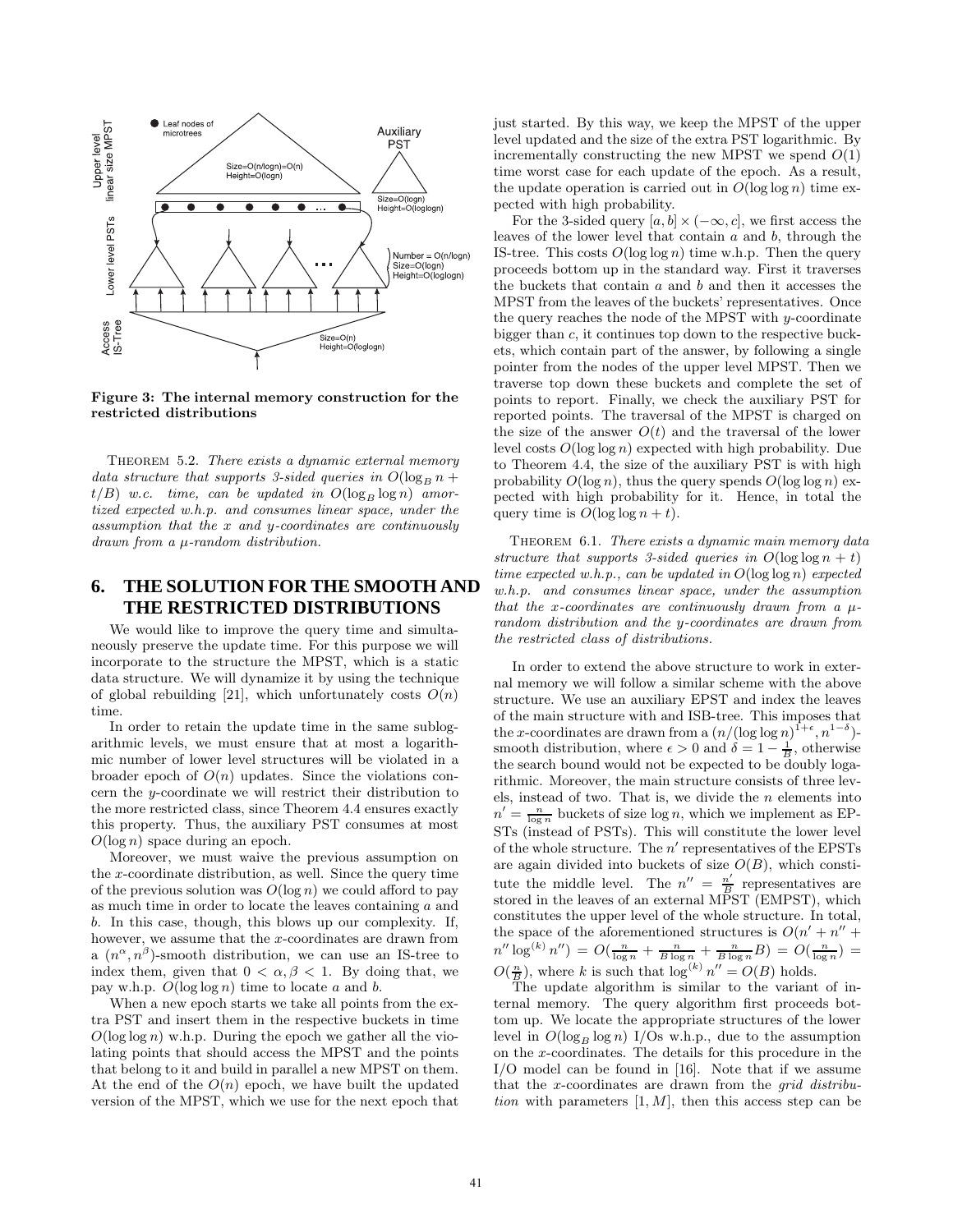

Figure 4: The external memory construction for the restricted distributions

realized in  $O(1)$  I/Os. That is done by using an array A of size  $M$  as the access data structure. The position  $A[i]$ keeps a pointer to the leaf with  $x$ -coordinate not bigger than  $i$  [27]. Then, by executing the query algorithm, we locate the at most two structures of the middle level that contain the representative leaves of the EPSTs we have accessed. Similarly we find the representatives of the middle level structures in the EMPST. Once we reached the node whose minimum *y*-coordinate is bigger than *c*, the algorithm continues top down. It traverses the EMPST and accesses the structures of the middle and the lower level that contain parts of the answer. The query time spent on the EMPST is  $O(t/B)$  I/Os. All accessed middle level structures cost  $O(2 + t/B)$  I/Os. The access on the lower level costs  $O(\log_B \log n+t/B)$  I/Os. Hence, the total query time becomes  $O(\log_B \log n + t/B)$  I/Os expected with high probability. We get that:

THEOREM 6.2. There exists a dynamic external memory data structure that supports 3-sided queries in  $O(\log_B \log n+$  $t/B$ ) expected w.h.p., can be updated in  $O(\log_B \log n)$  expected w.h.p. and consumes  $O(n/B)$  space, under the assumption that the x-coordinates are continuously drawn from a smooth-distribution and the y-coordinates are drawn from the restricted class of distributions.

## **7. CONCLUSIONS**

We considered the problem of answering three sided range queries of the form  $[a, b] \times (-\infty, c]$  under sequences of inserts and deletes of points, trying to attain linear space and doubly logarithmic expected w.h.p. operation complexities, under assumptions on the input distributions. We proposed two solutions, which we modified appropriately in order to work for the RAM and the I/O model. Both of them consist of combinations of known data structures that support the 3-sided query operation.

The internal variant of the first solution combines Priority Search Trees [23] and achieves  $O(\log \log n)$  expected

w.h.p. update time and  $O(\log n + t)$  w.c. query time, using linear space. Analogously, the external variant of the first solution combines External Priority Search Trees [2] and achieves the update operation in  $O(\log_B \log n)$  I/Os expected w.h.p. and the query operation in  $O(\log_B n + t/B)$ I/Os amortized expected w.h.p., using linear space. The bounds are true under the assumption that the  $x$  and  $y$ coordinates are drawn continuously from  $\mu$ -random distributions.

In order to improve exponentially on the query complexity, we proposed a second solution with stronger assumptions on the coordinate distributions. We restricted the y-coordinates to be continuously drawn from a restricted distribution and the x- coordinates to be drawn from  $(f(n),$  $g(n)$ -smooth distributions, for appropriate functions f and g, depending on the model. The internal variant of this solution can be accessed by a IS-tree [18], incorporates the Modified Priority Search Tree [19] and decreases the query complexity to  $O(\log \log n + t)$  expected w.h.p., preserving the update and space complexity. The external variant combines the External Modified Priority Search Tree, which was presented here, with External Priority Search Trees and is accessed by an ISB-tree [16]. The update time is  $O(\log_B \log n)$  I/Os expected w.h.p., the query time is  $O(\log_B \log n + t/B)$  I/Os and the space is linear.

The proposed solutions are practically implementable. Thus, we leave as a future work an experimental performance evaluation, in order to prove in practice the improved query performance and scalability of the proposed methods.

## **8. REFERENCES**

- [1] A. Andersson and C. Mattson. "Dynamic Interpolation Search in  $o(\log \log n)$  Time", Proceedings of ICALP, pp.15-27, 1993.
- [2] L. Arge, V. Samoladas, J.S. Vitter, "On Two-Dimensional Indexability and Optimal Range Search Indexing", Proceedings of PODS, pp. 346-357, 1999.
- [3] B. Becker, S. Gschwind, T. Ohler, B. Seeger and P. Widmayer, "An asymptotically optimal multiversion B-tree", The VLDB Journal, pp.264-275, 1996.
- [4] Babcock, B., Babu, S., Datar, M., Motwani, R., Widom, J.: "Models and Issues in Data Stream Systems", Proceedings of PODS, pp.1-16, 2002.
- [5] G. Blankenagel and R.H. Gueting, "XP-trees-External priority search trees", Technical report, FernUniversitB Hagen, Informatik-Bericht, Nr.92, 1990.
- [6] G.S. Brodal, A.C. Kaporis, S.Sioutas, K. Tsakalidis, and K. Tsichlas, "Dynamic 3-sided Planar Range Queries with Expected Doubly Logarithmic Time", Proceedings of ISAAC, 2009 (to appear).
- [7] R. Cheng, Y. Xia, S. Prabhakar, R. Shah, J. S. Vitter, "Efficient Indexing Methods for Probabilistic Threshold Queries over Uncertain Data", Proceedings of VLDB, 2004.
- [8] M. deBerg, M. van Kreveld, M. Overmars, O. Schwarzkopf, "Computational Geometry, algorithms and applications", Springer, 1998.
- [9] O. Fries, K. Mehlhorn, S. Naher and A. Tsakalidis, "A loglogn data structure for three sided range queries",